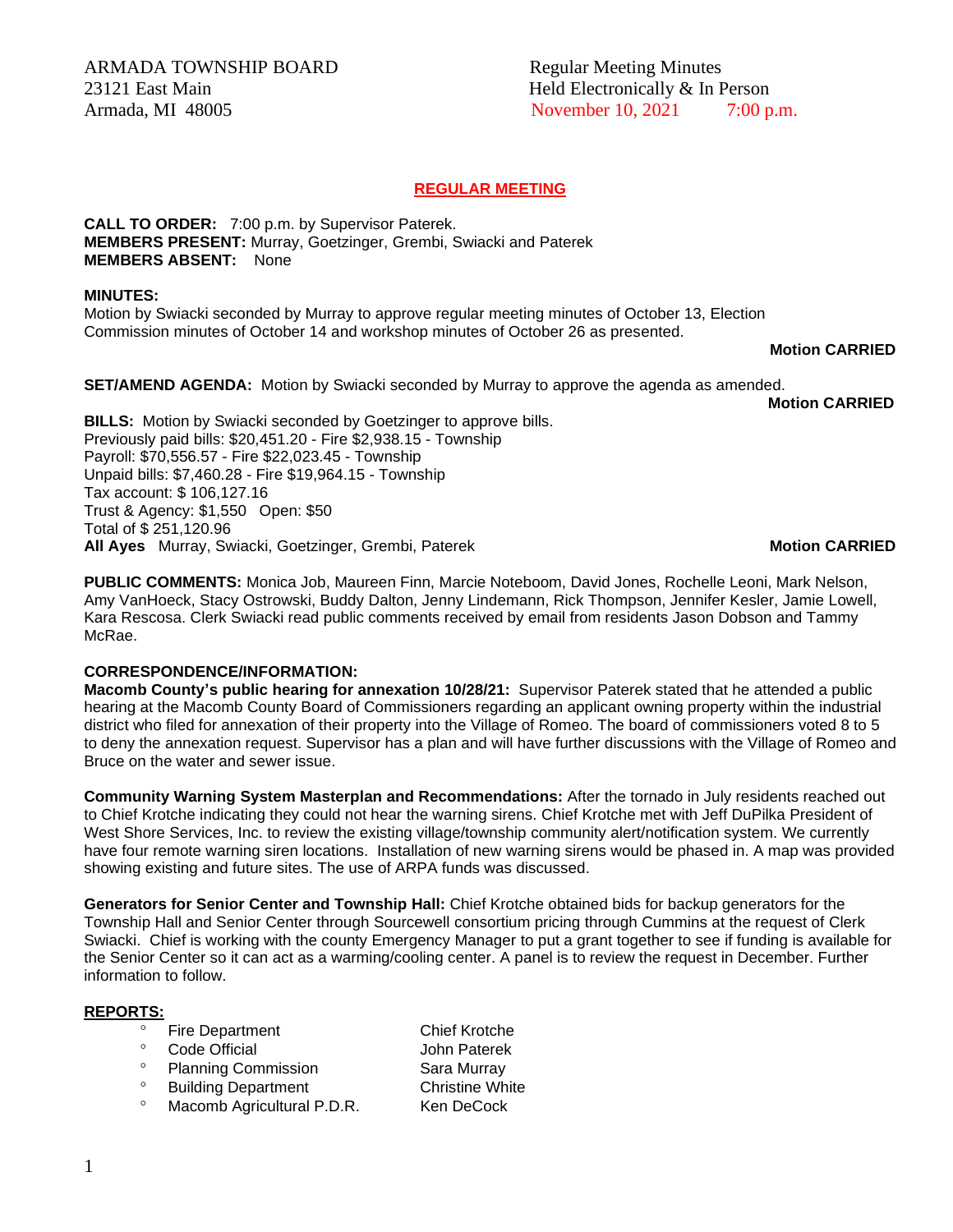## ARMADA TOWNSHIP BOARD Regular Meeting Minutes 23121 East Main **Held Electronically & In Person**

## <sup>o</sup> Parks & Recreation Gary Goedtel <sup>o</sup> Water/sewer No report <sup>o</sup> Macomb Orchard Trail **No report**<br>
<sup>8</sup> Sepier Conter Senior Center Donna Peitz Treasurer Sara Murray <sup>o</sup> Internet sub-committee Sara Murray Cyber Sub-Committee Jason Grembi

Motion by Swiacki seconded by Paterek to receive and file reports. **Motion CARRIED** 

## **UNFINISHED BUSINESS:** None

## **NEW BUSINESS:**

**Fire Dept: Promotions –** Motion by Swiacki seconded by Goetzinger to promote Lt. Pfeifle to Captain with a wage increase from \$21/hour to \$22.50/hour retroactive October 31, 2021. **All Ayes** Motion CARRIED

Motion by Swiacki seconded by Goetzinger to promote Lt. Kuhn to Captain with a wage increase from \$21/hour to \$22.50/hour retroactive October 31, 2021. **All Ayes** Motion CARRIED

Motion by Swiacki seconded by Paterek to promote Firefighter Hanna to Lieutenant with a wage increase from \$17/hour to \$21/hour retroactive October 31, 2021.

## **Planning & Zoning Dept: Zoning Ordinance Amendments:**

**Shipping Containers as Accessory Buildings to One-Family Residential Uses:** Motion by Swiacki seconded by Murray to Adopt Ordinance #114- 35 an ordinance to amend Section 20:01: Definitions, to define Shipping Containers and Truck Trailers, and to Section 2.03: Accessory Buildings to One-Family Residential Uses, to provide additional use standards, including regulations on advertising, signage, and exterior finishing materials and to repeal any and all Ordinances and/or Resolutions in conflict here with. Board discussion on the ordinance in that it needs more work, like a pitched roof, should be on a foundation and the finish to match like surroundings.

Motion by Swiacki seconded by Murray to postpone and to send back to the planning commission for modification to address issues discussed. **All Ayes Motion CARRIED**

**Agri-Business (Value Added Farming Operations, Acceptable Ancillary Uses):** Motion by Swiacki seconded by Murray to adopt Ordinance #114-36 an ordinance to amend Section 8.01(B.2): Agri-Business (Value Added Farming Operations – Acceptable Ancillary Uses), to reduce the 55% REQUIREMENTS TO 50%, AS PROVIDED FOR IN THE State's GAAMPS (Generally Accepted Agricultural and Management Best Practices) and to repeal any and all Ordinances and/or Resolutions in conflict herewith. **All Ayes** Motion CARRIED

**Administrative Site Plan Review:** Motion by Swiacki seconded by Murray to adopt Ordinance #114-37 an ordinance to amend Section 4.04: Administrative Review Authority, to specify that the Planning Commission Chair and Vice-Chair are members of the administrative review committee, to clarify acceptable changes to an approved landscape plan, to remove the consideration of building additions as an administrative site plan, to specify the process for the Building Official to request Planning Commission review of an admirative site plan, and to repeal any and all Ordinances and/or Resolutions in conflict there with. **All Ayes** Motion CARRIED

# Armada, MI 48005 10.000 November 10, 2021 7:00 p.m.

## **All Ayes** Motion CARRIED